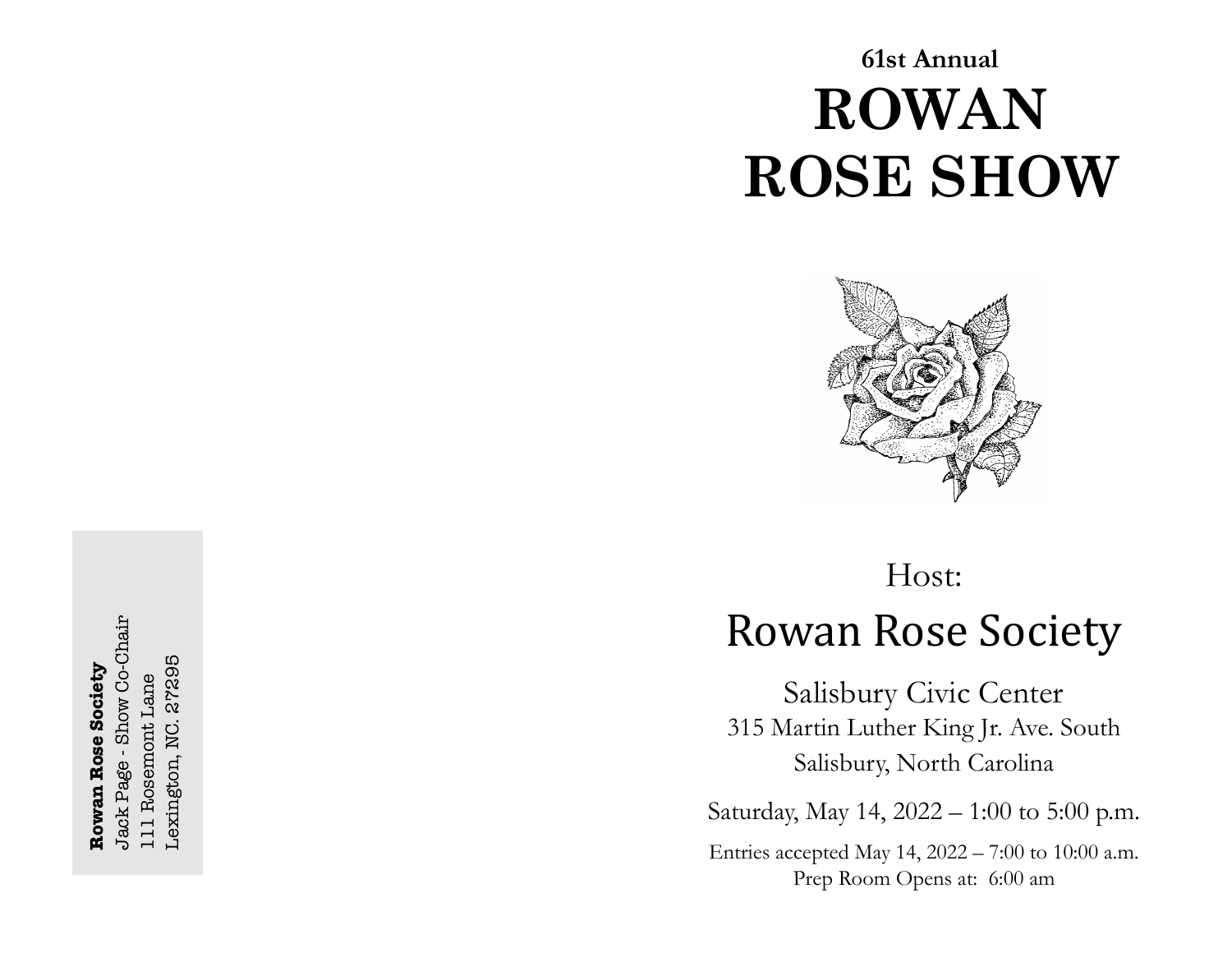# Welcome & Thanks

The Rowan Rose Society welcomes you to this our 61st Annual Rose Show and wishes to express its great appreciation to all those who have made this Show possible: the goodwill and generosity of our many Patrons, the Donors of many beautiful awards, the many Exhibitors who have favored our Show with their beautiful roses, the Judges whose donation of time and expertise is much appreciated and the many Members of our Society who have helped with all the necessary tasks.

# Dedication

The Rowan Rose Society would like to dedicate this 61st Annual Rose show in memory of **Clyde Harris & Becky Lowery**, two charter members of the Rowan Rose Society established in 1957. Thank you Becky & Clyde for many years of service and dedication to our Society - we miss you!!!

# Presenting Sponsor



# Rowan Rose Society

Sara Hill - President Robert Myers - Vice President Carolyn Alexander - Secretary Leslie Lee - Treasurer Ben & Francis Agner - Triangle Garden Coordinators Jack Page - Newsletter Editor

# Consulting Rosarians

Carolyn Alexander - Emeritus Jack Page

Sara Hill Robert Myers

# Rose Show Committee

| Rose Show Co-ChairpersonsLeslie Lee, Sara Hill, & Jack Page |  |
|-------------------------------------------------------------|--|
|                                                             |  |
|                                                             |  |
|                                                             |  |
|                                                             |  |
|                                                             |  |
|                                                             |  |
|                                                             |  |
|                                                             |  |
|                                                             |  |
|                                                             |  |
| Artistic Design & ScheduleLeslie Lee & Sara Hill            |  |
|                                                             |  |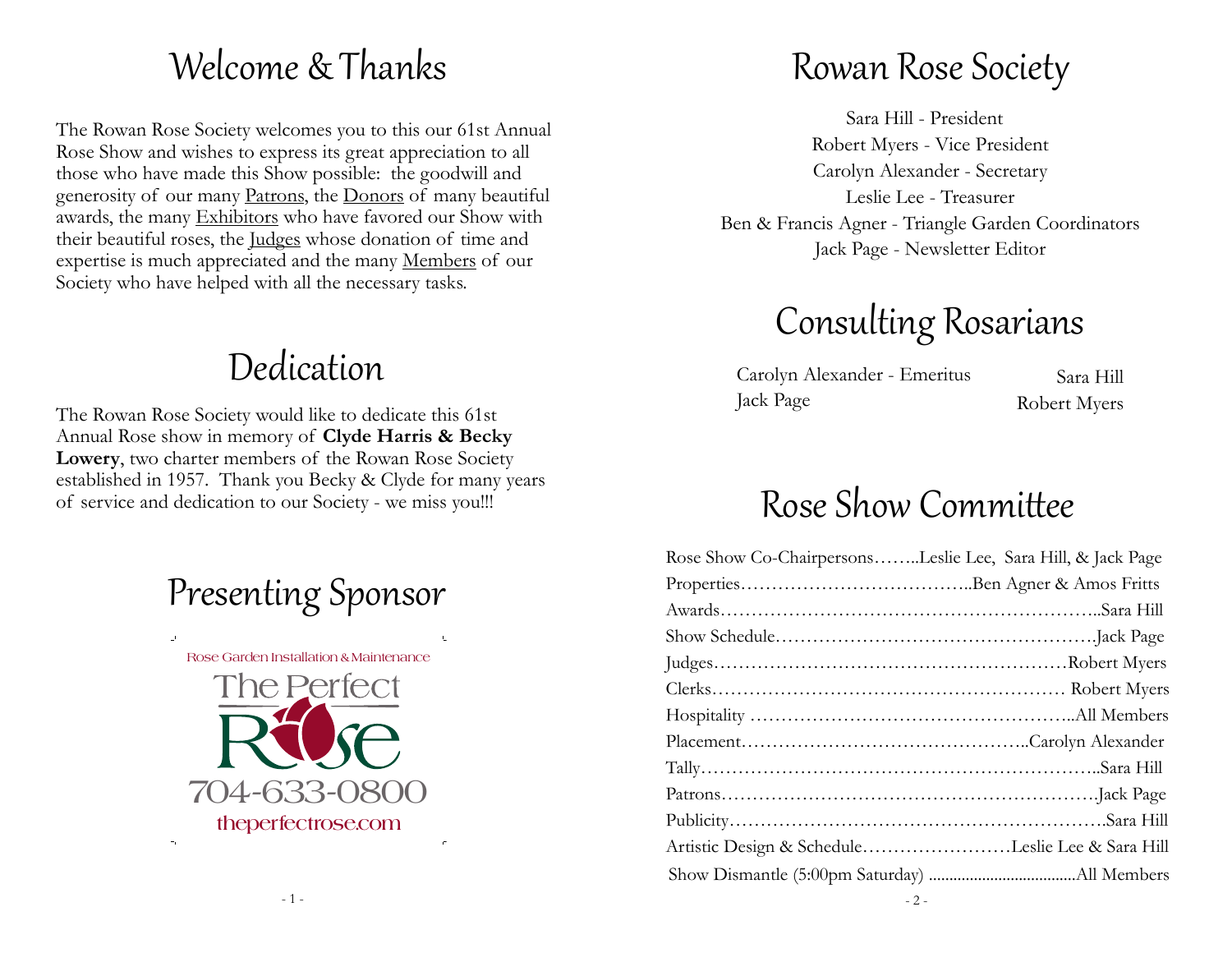# Rose Show Patrons

*A very special THANK YOU to these Businesses and Individuals who have donated to make our show possible.*

| In Memory of Bob Bailey                       |               |
|-----------------------------------------------|---------------|
|                                               |               |
| In Memory of Ronald Bostian                   |               |
| In Memory of Libby Buck                       |               |
|                                               |               |
| College Barbecue - James OwenSalisbury, NC    |               |
| In Memory of Mrs. Charles Wallace             |               |
|                                               |               |
|                                               |               |
| In Memory of Bill Webb, Sr.                   |               |
|                                               |               |
| In Memory of Percy Johnson                    |               |
| Tom Langford<br>In Memory of Barbara Langford | Salisbury, NC |

| In Honor of Gary (Bubba) Swindell                                                     |  |
|---------------------------------------------------------------------------------------|--|
| Cindy Morgan - State Farm Insurance  Salisbury, NC<br>In Memory of Margaret Ridenhour |  |
|                                                                                       |  |
| In Memory of Sam Meredith                                                             |  |
|                                                                                       |  |
| In honor of Clyde Harriss                                                             |  |
|                                                                                       |  |
| Pinnacle Financial - Tracey Motley Salisbury, NC                                      |  |
|                                                                                       |  |
|                                                                                       |  |
| In Memory of Bob and Jane McCanless Fowler                                            |  |
| In Honor of the families we serve.                                                    |  |
|                                                                                       |  |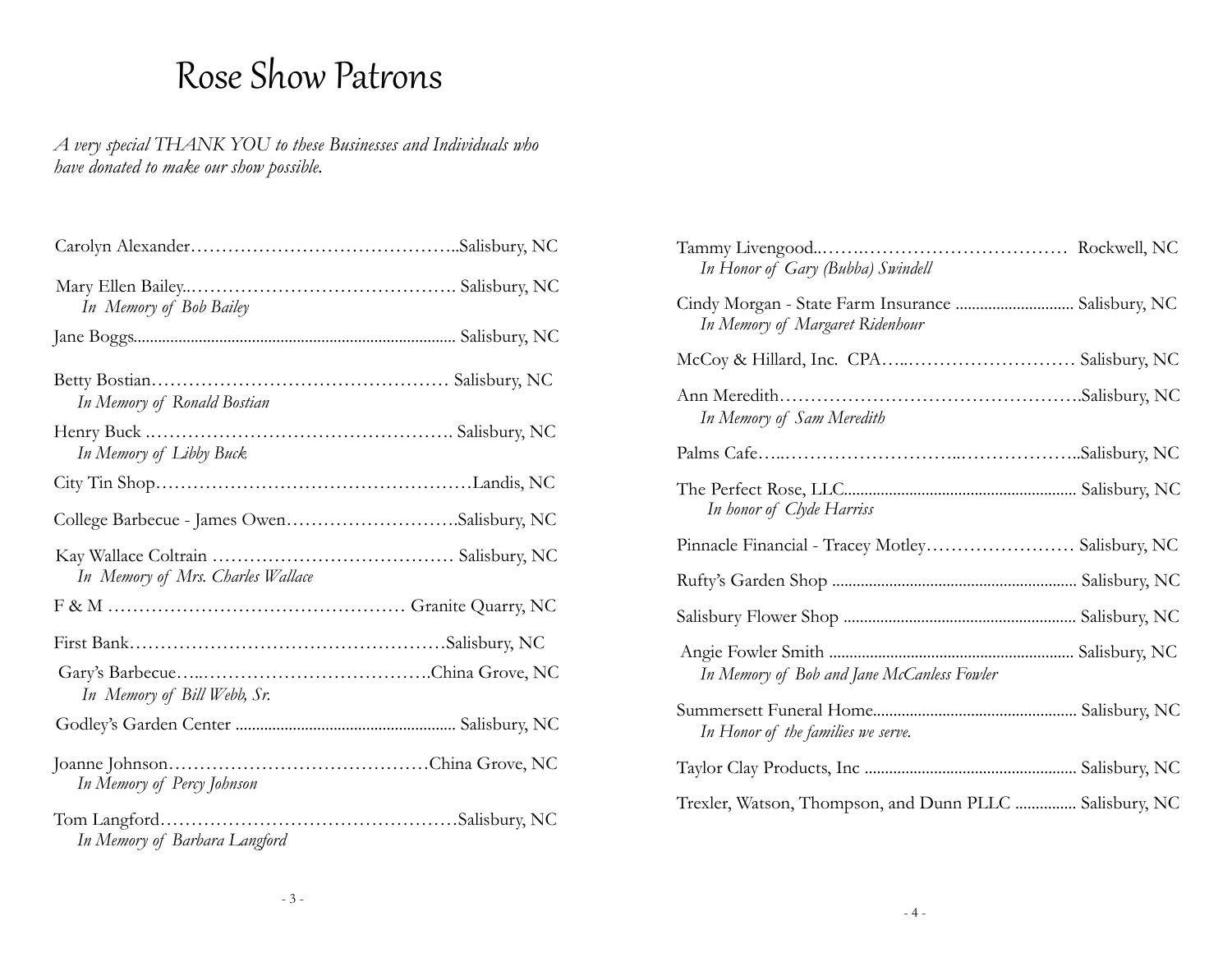# Horticulture Division Rules 13. Sweepstakes awarded on blue ribbons.

- 1. Exhibitors do not have to be members of any rose organization.
- 2. **PREP ROOM OPENS AT 6:00 AM**. Entries will be accepted between the hours of 7:00 a.m. and 10:00 a.m. on Saturday. None will be accepted after the 10:00 a.m. deadline, at which time the doors to the main exhibit hall will be closed to exhibitors. The public will be admitted from 1:00 p.m. to 5:00 p.m. on Saturday.
- 3. All specimens should be properly identified and tagged with an official entry tag to speed handling. Be sure your blooms are correctly identified. Show Committee will not assume responsibility for identifying varieties. Improperly identified entries will be disqualified. Entry cards will be available upon request before the show and exhibitors are urged to secure them and fill them out in advance. Exhibitor's number will not be assigned.
- 4. Stem length and foliage should bear a pleasing relation to size of bloom. Judges will penalize entries with too long or too short stems.
- 5. Exhibitors from the same garden may enter a variety only once, but as many varieties as they desire in any given class.
- 6. Uniform vases will be furnished by the Rowan Rose Society. WEDGES may be used to position a specimen.
- 7. A collection of Large Roses may be exhibited in one vase.
- 8. Judging will be on standards set by the American Rose Society. All decisions of the judges will be final. Judges may refrain from making an award in a class if quality of bloom does not merit such.
- 9. No unauthorized persons should expect or ask to be admitted into the showroom during judging.
- 10. Generally, the rose is in its most beautiful form for judging when onehalf to three-fourths open. Tight buds do not show the character of the bloom and cannot be properly judged. Petals must not have been visibly removed from the blooms. Dust and spray residue should be absent and the foliage be clean. Oiling of foliage will not be permitted. Failure to observe these points will cause penalties and disqualifications.
- 11. All flowers remain in place until the show is ended. However, the Rose Show Committee reserves the right to remove badly wilted roses. Awards to be collected by exhibitors at the time the show opens to the public on the day of the show. See Sara Hill. No ribbons or awards will be mailed. Certificates to remain on the tables until 5:00 pm.
- 5 12. When the show closes at 5:00 p.m., Saturday, the horticulture specimens shall become the property of the Rowan Rose Show Committee. At closing time they will be sold to the Public: the proceeds will go to the Rowan Rose Society.
- 
- 14. Judges will penalize specimens for the following reasons:
	- \*Violation of The American Rose Society rules or Local Show Schedule rules.
	- \*Misnamed, mislabeled or mis-classed roses.
	- \*Foreign substance applied to any part of specimen to improve the appearance.
	- \*Side buds specimen that must be shown disbudded.
	- \*The appearance of the exhibitor's name in any location other than on the designated place in the entry tag.<br>\*Stem-on-Stem Rose, except Old Garden Roses.
- 15. The Queen, King, Princess and Prince of show shall be selected from blue ribbon winners in Classes 1 and 26.

SCALE OF POINTS FOR JUDGING SPECIMEN BLOOMS

| Form 25                                 |
|-----------------------------------------|
| $Color_{1}, \ldots, \ldots, \ldots, 20$ |
| Substance  15                           |
| Stem and Foliage   20                   |
|                                         |
| Balance and Proportion 10               |

- 16. The placement committee will place entries by variety in alphabetical order within each class.
- 17. Only blue ribbon winners are eligible for awards.

# **Class 1:** Awards

### **QUEEN OF THE SHOW - Rowan Rose Society President's Award**

 Given by George & Sara Anthony Hill *In Memory of Mr. & Mrs. Russell Anthony* American Rose Society Gold Certificate

### **KING OF THE SHOW**

 Given by Carolyn Alexander *In Memory Earl "Alex" Alexander* American Rose Society Silver Certificate

### **PRINCESS OF THE SHOW**

 Given by Henry Buck *In Memory of Libby Buck* American Rose Society Bronze Certificate

**QUEEN'S COURT** (The four runners up) Given by Betty Bostian *In Memory of Ronald Bostian*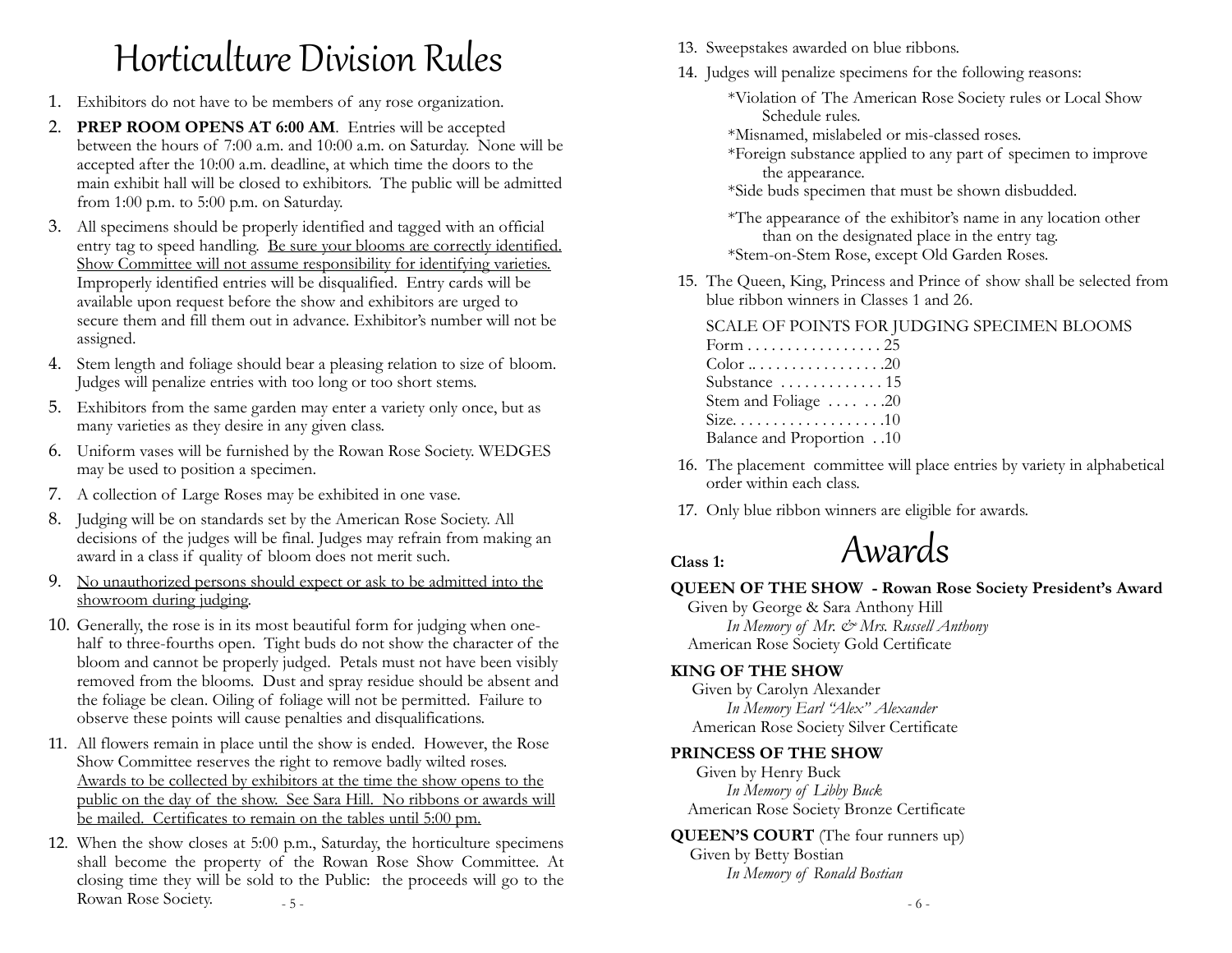#### **BEST HYBRID TEA OR GRANDIFLORA SPRAY**

**Class 2:** Given by Leslie Lee

**BEST THREE OF A KIND Class 3:** Given by College Barbecue - James Owen

**BEST THREE DIFFERENT HT OR GR Class 4:** Given by The Perfect Rose, LLC

**BEST CYCLE OF BLOOM Class 5:** Given by Charles & Brenda Everson

**BEST FULLY OPEN ROSE Class 6:** Given by Leslie Lee

**BEST ENGLISH BOX Class 7:** Given by Ben and Frances Agner

**BEST TWELVE ROSES Class 8:** Given by Rowan Rose Society

**BEST FLOATING ROSE - Class 9:** Given by Jane Boggs *In memory of Chaplain Jay Boggs*

**PICTURE PERFECT Class 10:** Given by Rowan Rose Society

**HI-LOW - Class 11:** Given by Barbara Hilton & Anita Schnauz *In memory of Joyce Parra*

**BEST FLORIBUNDA - Class 12:** Given by Jack Page & Robert Myers *In memory of John & Becky Lowery*

**BEST FLORIBUNDA SPRAY Class 13:** Given by Rowan Rose Society

**BEST THREE DIFFERENT FLORIBUNDAS SPRAY Class 14:** Given by Carolyn Alexander - *In memory of Clyde Harriss*

### **BEST TWO ONE BLOOM PER STEM VARIETY**

**Class 15:** Given by Ben Agner - *In honor of Frances Agner*

#### **BEST POLYANTHAS**

**Class 16:** Given by Rowan Rose Society

**BEST ROSES BEFORE 1867, Dowager Queen Class 17:** Given by Rowan Rose Society

**BEST ROSES IN AND AFTER 1867, Victorian Award Class 18:** Given by Rowan Rose Society

**BEST CLIMBER**

**Class 19:** Given by Rowan Rose Society

**BEST DAVID AUSTIN ROSE Class 20** Given by The Palms Cafe - *Roses making our city beautiful!* **BEST SHURB Class 21:** Given by Rowan Rose Society **BEST NOVICE Class 22:** Given by Summersett Funeral Home **BEST HYBRID TEA OR GRANDIFLORA (Rowan Rose Society) Class 23:** Given by Godley's Garden Center **BEST FLORIBUNDAS (Rowan Rose Society) Class 24:** Given by Godley's Garden Center **BEST MINIATURE (Rowan Rose Society) Class 25:** Given by Carolyn Alexander **SWEEPSTAKES – LARGE ROSES (Awarded to Exhibitor with most blue ribbons won at today's show.** - Given by Rowan Rose Society **MINIATURE COURT - CLASS 26 MINIATURE QUEEN. . . . . . . . . . . . . . . . ….**Given by The Perfect Rose,LLC Miniature American Rose Society Gold Certificate **MINIATURE KING . . . . . . . . . . . . . . . ..………………**The Perfect Rose, LLC Miniature American Rose Society Silver Certificate **MINIATURE PRINCESS**. . .. . . . . . ……………Given by Ben & Frances Agner *In Memory of Doris & Baxter Morgan* Miniature American Rose Society Bronze Certificate **BEST MINIATURE SPRAY Class 27**: Given by Rowan Rose Society **BEST MINIATURE COLLECTION – THREE SPRAYS Class 28:** Rowan Rose Society **BEST MINIATURE CYCLE OF BLOOM Class 29:** Given by Rowan Rose Society **BEST MINIATURE FULLY OPEN Class 30:** Given by Rowan Rose Society **BEST MINIATURE ENGLISH BOX Class 31:** Given by Joanne Johnson - *In memory of Percy Johnson* **MINI-FLORA COURT - CLASS 32 MINI-FLORA QUEEN………………………………………….**by Jane Boggs *In Memory of Chaplain Jay Boggs* Mini-Flora American Rose Society Gold Certificate **MINI-FLORA KING …………………………….**Given by Rowan Rose Society Mini-Flora American Rose Society Silver Certificate **MINI-FLORA PRINCESS……….**by Gary (Bubba) Swindell - Art of Interiors

Mini-Flora American Rose Society Bronze Certificate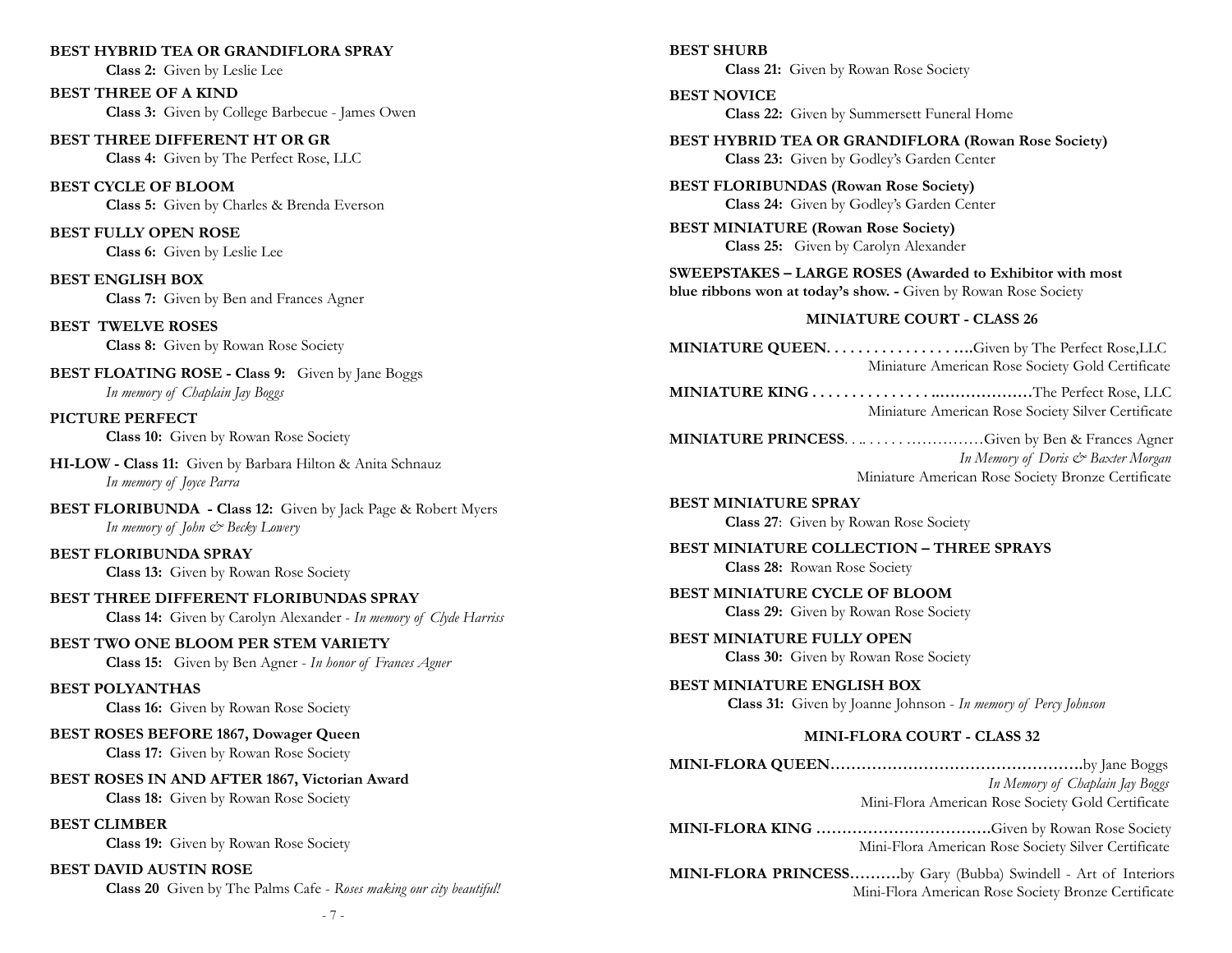#### **BEST MINI-FLORA THREE ONE BLOOM PER STEM**

**Class 33:** Given by Rowan Rose Society

**BEST MINI-FLORA FLOATING BOWL Class 34:** Given by Anne Curlee - *In memory of Gene Curlee*

### **BEST MINI-FLORA CYCLE OF BLOOM**

 **Class 35:** Given by Rowan Rose Society

#### **JUDGES AWARD**

**Class 36:** Given by The Perfect Rose, LLC

### **MINIATURE SWEEPSTAKES:** Given by The Perfect Rose, LLC

# ARTISTIC DESIGN AWARDS

- **SClass 1: "Winter Wonderland"** Given by Barbara Hilton & Anita Schnauz  *In memory of Gina Para Shaw*
- **Class 2: "Pumpkin Pie Spice"**  Given by Jean McCoy *In memory of Rick Travis*
- **Class 3: "Summertime And The Living Easy"** Given by Rowan Rose Society
- **Class 4: "Harvest Moon"** Given by Sara & George Hill *In memory of Libby Buck (Mrs. Henry Buck) In memory of Barbara Langford (Mrs. Thomas Langford)*
- **Class 5: "Fireflies At Twilight"** Given by Rowan Rose Society

#### **SECTION B - MINIATURE ROSE ARRANGMENTS**

- **Class 6: "Down By The Sea Shore"** Rowan Rose Society
- **Class 7: "Watching The Sunrise"** Given by McCoy & Hillard CPA, Inc.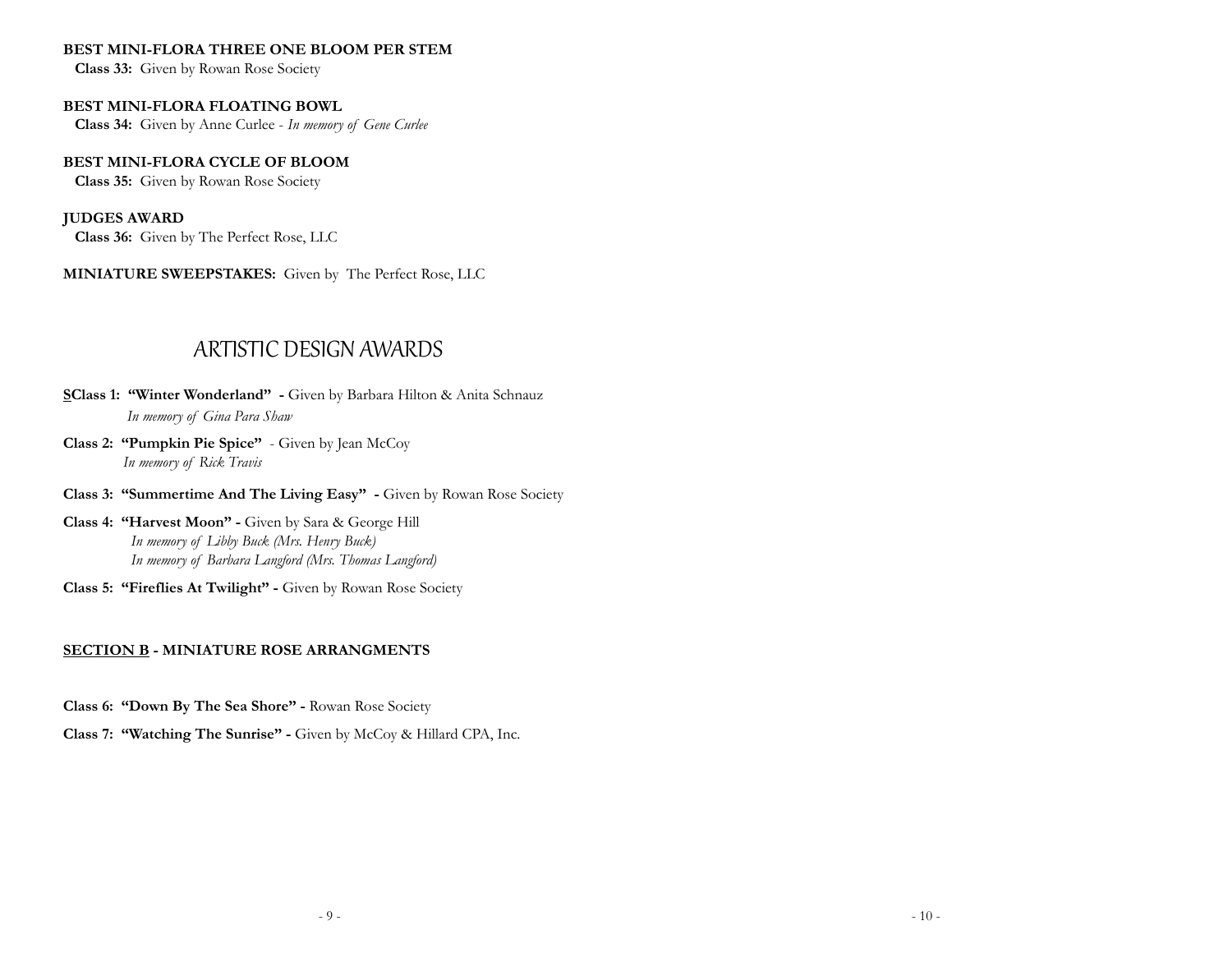## Section H: HYBRID TEAS AND GRANDIFLORAS

- Class 1 One-bloom-per-stem. Exhibition Stage.
- Class 2 Spray. Sprays must have two or more blooms. Hybrid Tea and Grandiflora sprays are judged for (1) over all form and (2) individual floret form. Exhibition Stage.
- Class 3 Three one-bloom-per-stem, same variety. Exhibition Stage.
- Class 4 One bloom of three different varieties of Hybrid Teas and/or Grandifloras in Exhibition Stage.
- Class 5 Cycle of bloom. One bud ¼ open and showing color, one exhibition stage bloom, and one fully open bloom; same variety; same length stems.
- Class 6 Fully open: one-bloom-per-stem. Stamen must show.
- Class 7 English box (Exhibition Stage). Six (6) blooms, no foliage, any combination. Varieties must be listed.
- Class 8 One-bloom-per-stem, Decorative Form. Not eligible for Court.
- Class 9 Floating rose in Bowl, Exhibition form, no foliage.
- Class 10 Picture Perfect: One bloom, no foliage, exhibition stage, placed in picture frame furnished by RRS. Place entry tag forward of frame.
- Class 11 Hi-Low: Hybrid Tea (or Grandiflora) and miniature rose, exhibition stage, as identical as possible other than size, in separate containers of appropriate size. One bloom per stem.

# Section F: FLORIBUNDAS

- Class 12 One-bloom-per-stem. Exhibition Stage.
- Class 13 Spray. Floribunda sprays are judged for (1) overall form and (2) Individual floret form.

Class 14 One stem of three different varieties, or three of the same variety, of Floribundas spray.

Class 15 Two one-bloom-per-stem, same variety. Matched pair.

## Section P: POLYANTHAS

Class 16 Spray. Rules same as Class 13.

# Section O: OLD GARDEN ROSES

*Date must be listed on upper right side of entry tag.*

- Class 17 Varieties introduced before 1867.
- Class 18 Varieties introduced in or after 1867.

## Section C: CLIMBERS

Class 19 Spray or one-bloom-per-stem. Includes large-flowered Climbers and Hybrid Wichuriana.

## Section S: SHRUBS

- Class 20 Modern Shrubs including David Austin Roses
- Class 21 Classic Shrubs including Species Roses (Sp) and Hybrid Kordesii (HKor), Hybrid Moyesii (HMoy), Hybrid Rugosa (HRg), and Hybrid Musk (HMsk).

## Section N. NOVICE

Class 22 Hybrid Teas, Grandifloras or miniatures and their climbing counterparts. Limited to rose growers who have never won a Blue Ribbon in an ARS accredited show. Specimen bloom grown naturally or dis-budded, one bloom-per-stem, no side buds. Novice may also enter other show classes. Exhibition Stage.

# Section RRS: ROWAN ROSE SOCIETY MEMBERS ONLY

- Class 23 Hybrid Teas or Grandifloras, single bloom, one bloom per stem without side buds. Exhibition Stage.
- Class 24 Floribundas, naturally grown spray.
- Class 25 Miniature, one bloom per stem. Exhibition Stage.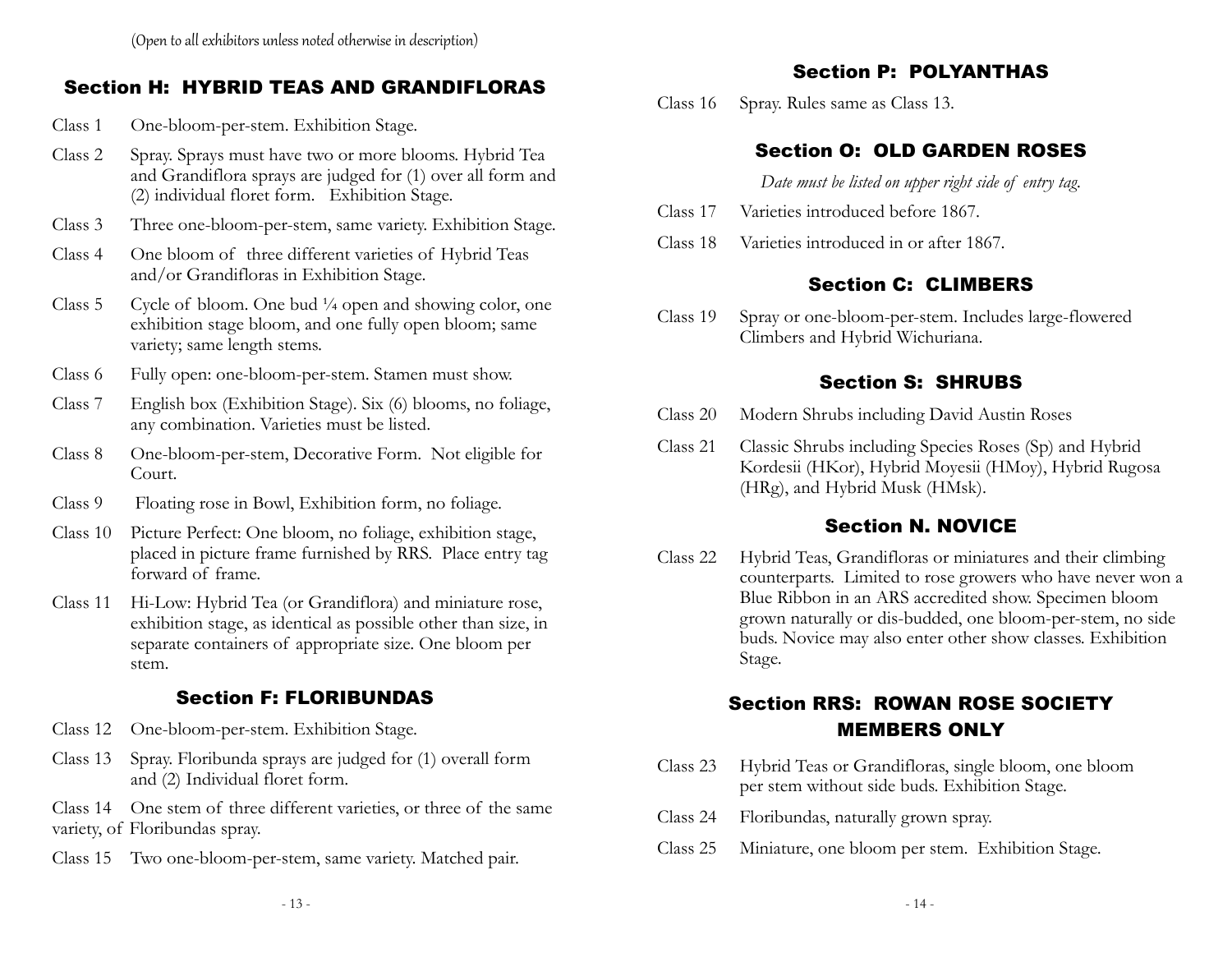### Section M: MINIATURES

- Class 26 One-bloom-per-stem. Exhibition Stage
- Class 27 Spray. Rules same as Class 13.
- Class 28 Sprays. One stem of three different varieties or three of the same variety. (separate containers)
- Class 29 Cycle of Bloom. Rule same as Class 6. (separate containers)
- Class 30 Fully Open. One-bloom-per-stem. Stamen must show.
- Class 31 English Box. Same requirements as Class 8.

### Section MF: MINIFLORAS

- Class 32 One-bloom-per-stem. Exhibition Stage.
- Class 33 3 (Three) one bloom per stem, same variety. (separate containers)
- Class 34 Floating rose in bowl. Exhibition form no foliage.
- Class 35 Cycle of Bloom. Rule same as Class 6.

### Section J: JUDGES CLASS

**(not eligible for Queen or Court, open only to accredited or apprentice judges judging in this show)**

Class 36 3 roses of the same variety: Hybrid Tea, Grandiflora, or Old Garden Rose. One bloom per stem - same container. Exhibition Stage.

# Horticulture Judges

Richard Hanlon Steve Lawson Don Myers Mary Myers

Ken Schmidt Lynn Stevens Frank Van Lenten Rita Van Lenten

# Artistic Design Division

- 1. This Division shall be governed by the current rules of the American Rose Society.
- 2. Exhibitors are permitted only one entry per class, but may enter as many classes as they desire. All exhibitors must be amateur arrangers. **Each class is limited to four arrangements.**
- 3. Roses must be the dominate flower in all arrangements and all roses must be outdoor grown of high quality. Accessories are permitted in all classes. Line material may include fresh, dry, treated, painted or man-made materials and may be used in classes when specified. No artificial flowers or foliage may be used, nor painted fresh materials.
- 4. ARS entry tags must be properly filled out and all roses used must be correctly identified on the entry tag. Entry tags will be placed in the designated niche for each entry.
- 5. ARS Gold, Silver and Bronze Certificates and Gold, Silver and Bronze Mini Certificates will be awarded. **In order to be eligible for a certificate, all roses used in the arrangement must have been grown by the arranger. To indicate this, write "AG" on the top left corner of the Entry Tag. Entries must also score 92 points or higher. Classes 1 through 7 will be eligible.**
- 6. Section A, Classes 1-5 will be staged in niches of white panels 40" high by 30" wide by 20" deep. Classes 6 and 7 will be staged in niches of white panels 10" high by 10" wide by 10" deep.
- 7. Arrangements will be accepted between 7 am and 10 am on the day of the show and must remain until the close of the rose show. The show committee will dispose of arrangements not removed at the close of the show.
- 8. Ribbons and Awards must remain with the arrangements until the close of the show.
- 9. An Award will be given to the best arrangement in each class. ARS Awards (Royalty, Artist, East Asian, Mini Royalty, Mini Artist and Mini East Asian) will be given as indicated in the class description to arrangements earning a Blue Ribbon and scoring 92 points or higher.
- 10. Arrangements will be judged by ARS judges and all decisions shall be final.
- 11. Pre-registration should be made by phone or email to: Leslie Lee, 980-255-2220, llrosebush99@gmail.com The last day of Registration is May 9th, 2022.
- 12. Scoring: Conformance – 15 points a. roses correctly named b. conformance to a type of design. c. other specific requirements of schedule Design  $-30$  points Perfection of the roses  $-30$  points Creativity and Expressiveness – 15 points Distinction including other plant material – 10 points